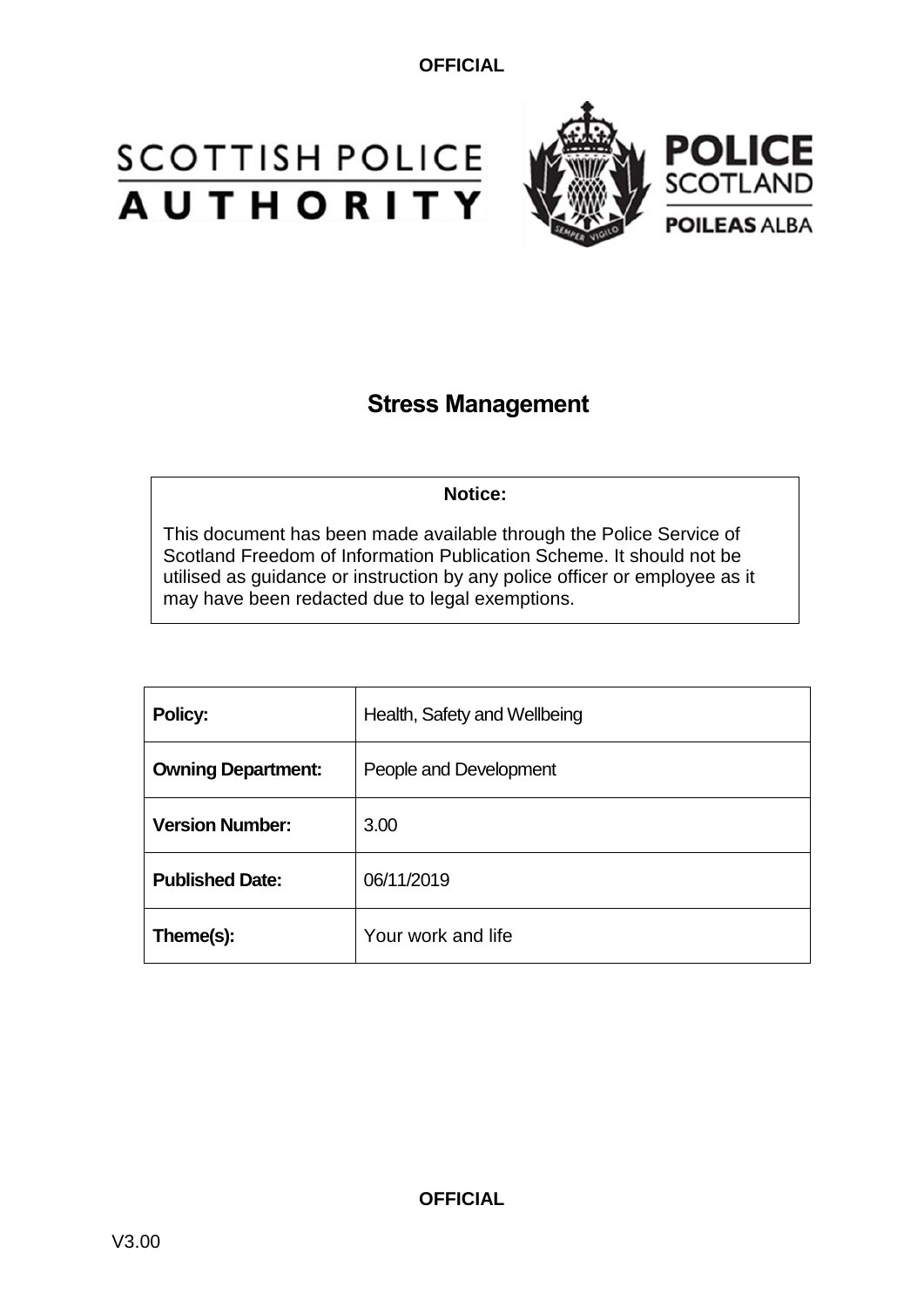### **Compliance Record**

| <b>Equality Impact Assessment: Date Completed/Reviewed:</b> | 15/07/2019 |
|-------------------------------------------------------------|------------|
| <b>Information Management Compliant:</b>                    | Yes        |
| <b>Health and Safety Compliant:</b>                         | Yes        |
| <b>Publication Scheme Compliant:</b>                        | Yes        |

#### **Version Control Table**

| <b>Version</b> | <b>History of Amendments</b> | <b>Date</b> |
|----------------|------------------------------|-------------|
| 1.00           | Initial approved version     | 13/09/2013  |
| 2.00           | Full cyclical review of SOP  | 16/06/2017  |
| 3.00           | Policy simplification        | 06/11/2019  |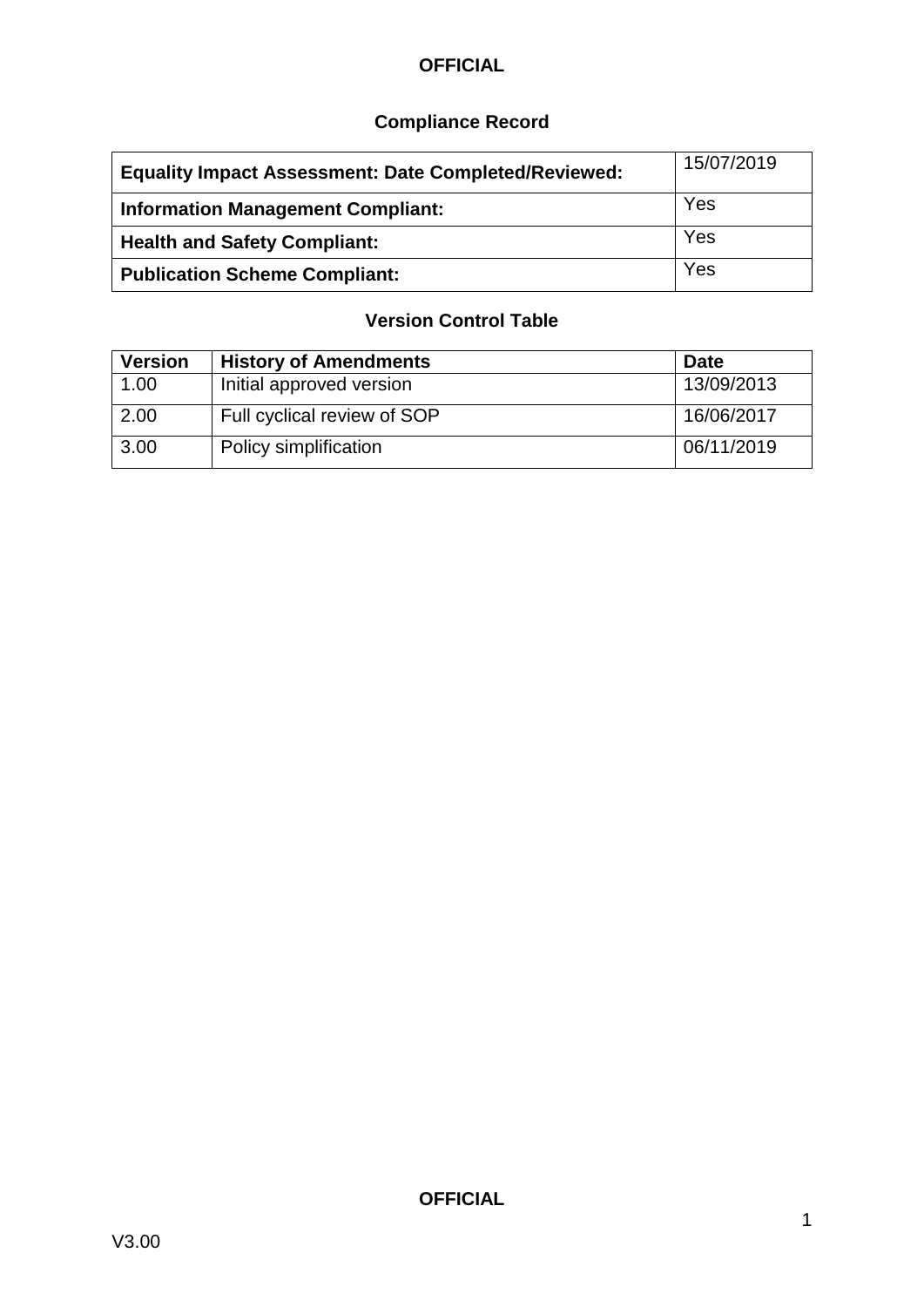#### **Contents**

## Appendices

| Appendix A | How to Have a Difficult Conversation             |
|------------|--------------------------------------------------|
| Appendix B | How to Help a Team Member Complete an Individual |
|            | <b>Stress Risk Assessment Questionnaire Form</b> |
| Appendix C | <b>Manager Frequently Asked Questions</b>        |
| Appendix D | <b>Officer/Staff Frequently Asked Questions</b>  |
| Appendix E | What is Stress?                                  |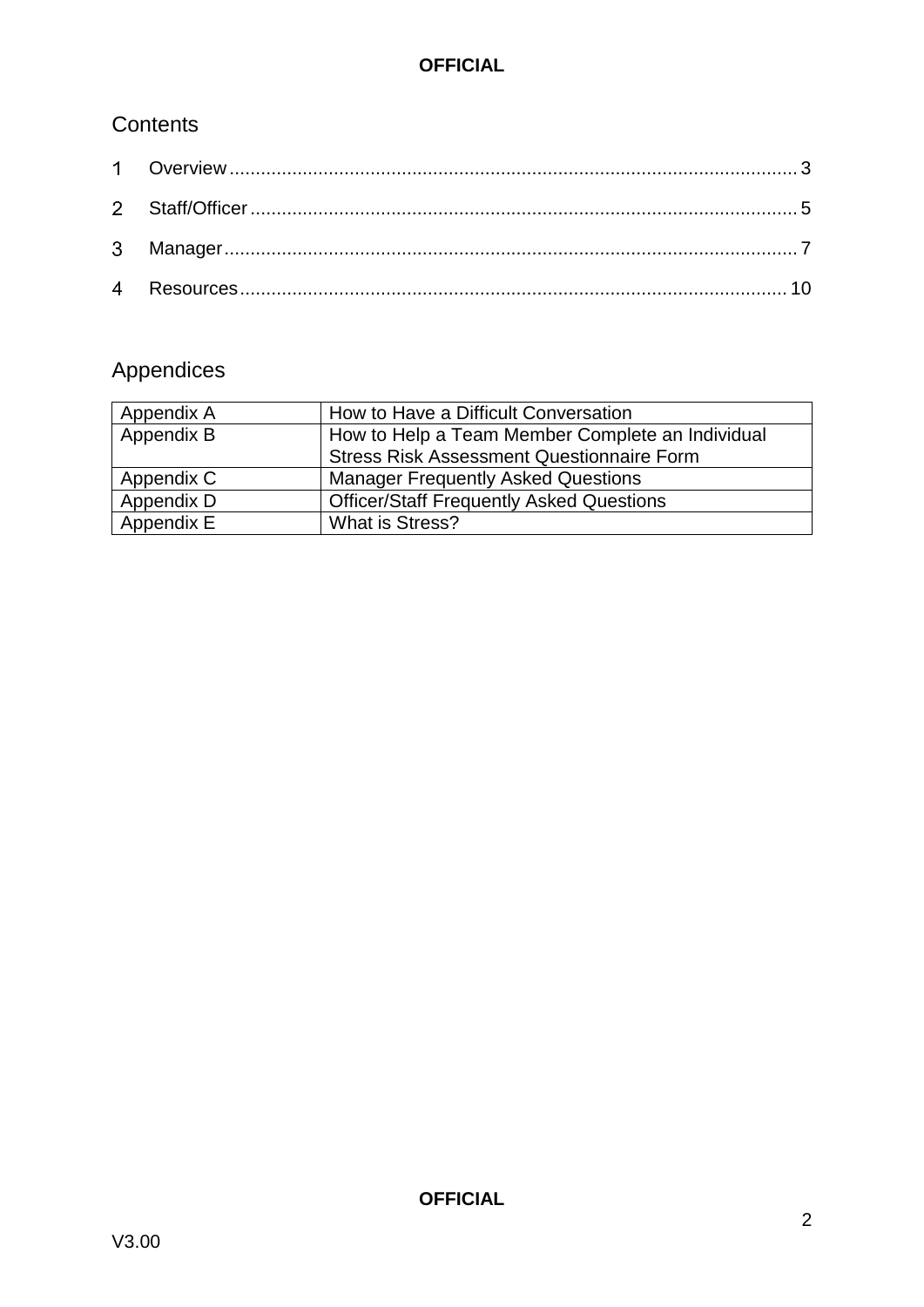#### <span id="page-3-0"></span> $\blacktriangleleft$ **Overview**

#### **1.1 What is this about?**

1.1.1 We understand that policing and working in the police environment can be a physically and mentally challenging job. We expect our officers and staff to be able to cope with a certain amount of pressure as part of the job. But when the ability to cope with the amount of pressure turns to stress, this guidance explains what individuals and managers can do to identify and manage stress.

#### **1.2 Who is this for?**

1.2.1 This information is for all authority/police staff and officers.

#### **1.3 Key information**

- We have a duty under common law to ensure the health and safety of our officers and staff. We also have a statutory duty under the Health and Safety at Work etc. Act 1974 to provide and maintain a healthy and safe working environment for our staff.
- Stress is defined by the NHS as "the feeling of being under too much mental or emotional pressure. Pressure turns into stress when you are unable to cope."
- Work-related stress is defined by the Health and Safety Executive as "the adverse reaction people have to excessive pressures or other types of demand placed on them at work."
- Team members who are affected by stress (either work related or personal) should speak to
	- o their manager;
	- o the Employee Assistance Programme;
	- o a Trade Union/Police Federation representative (if a member); or
	- $\circ$  the relevant staff association (if appropriate)
- All discussions will be treated in confidence, and appropriate support will be offered.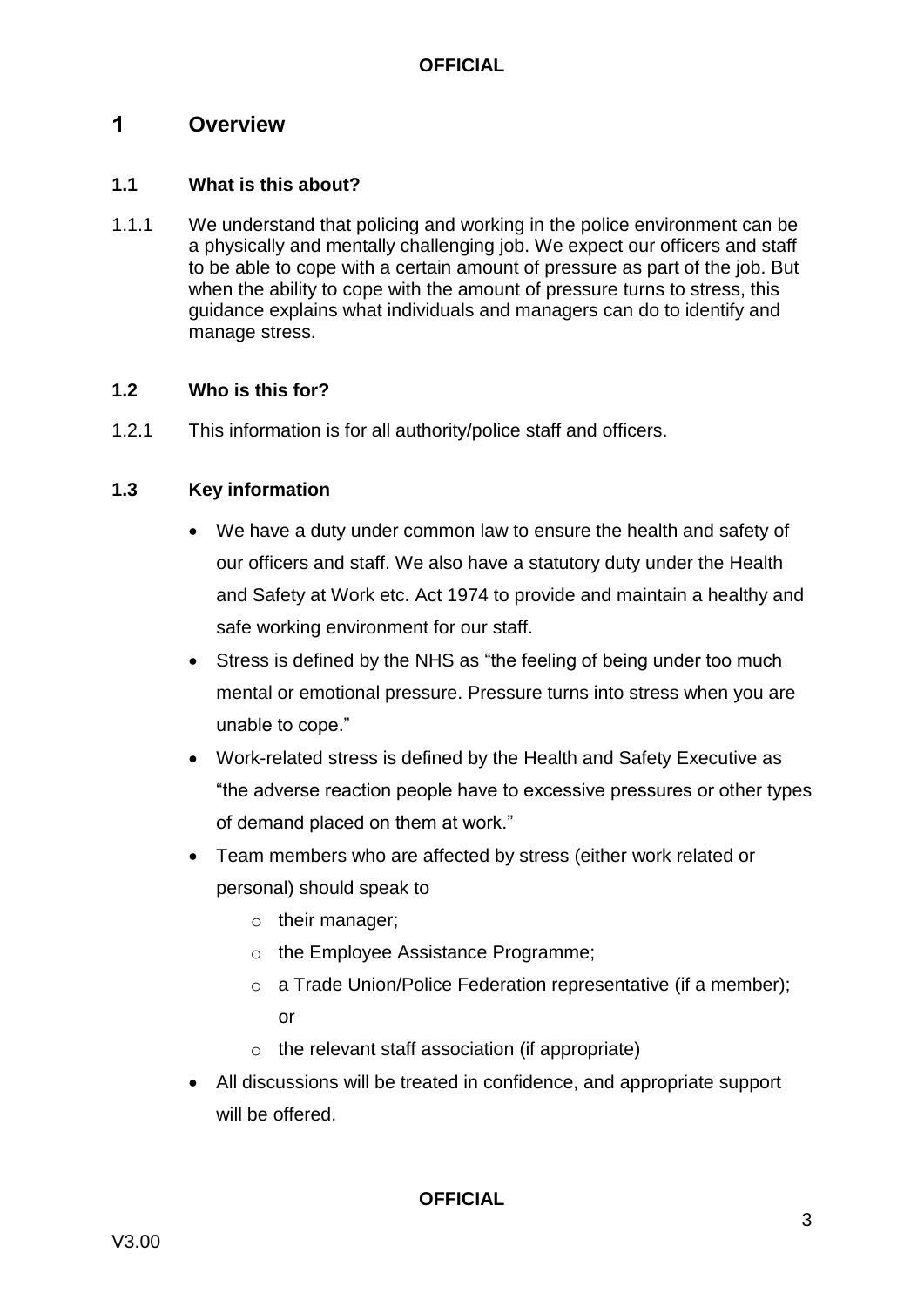Where stress/trauma has been caused by a traumatic or distressing incident at work, it is often more appropriate to use the Trauma Risk Management process (TRiM). Sometimes, if the stress is caused by a combination of a traumatic incident and ongoing work-related stress, it may be appropriate to use a combination of the TRiM and stress management processes to manage the situation. Such cases should be discussed with People Direct, to make sure the most appropriate process is being used.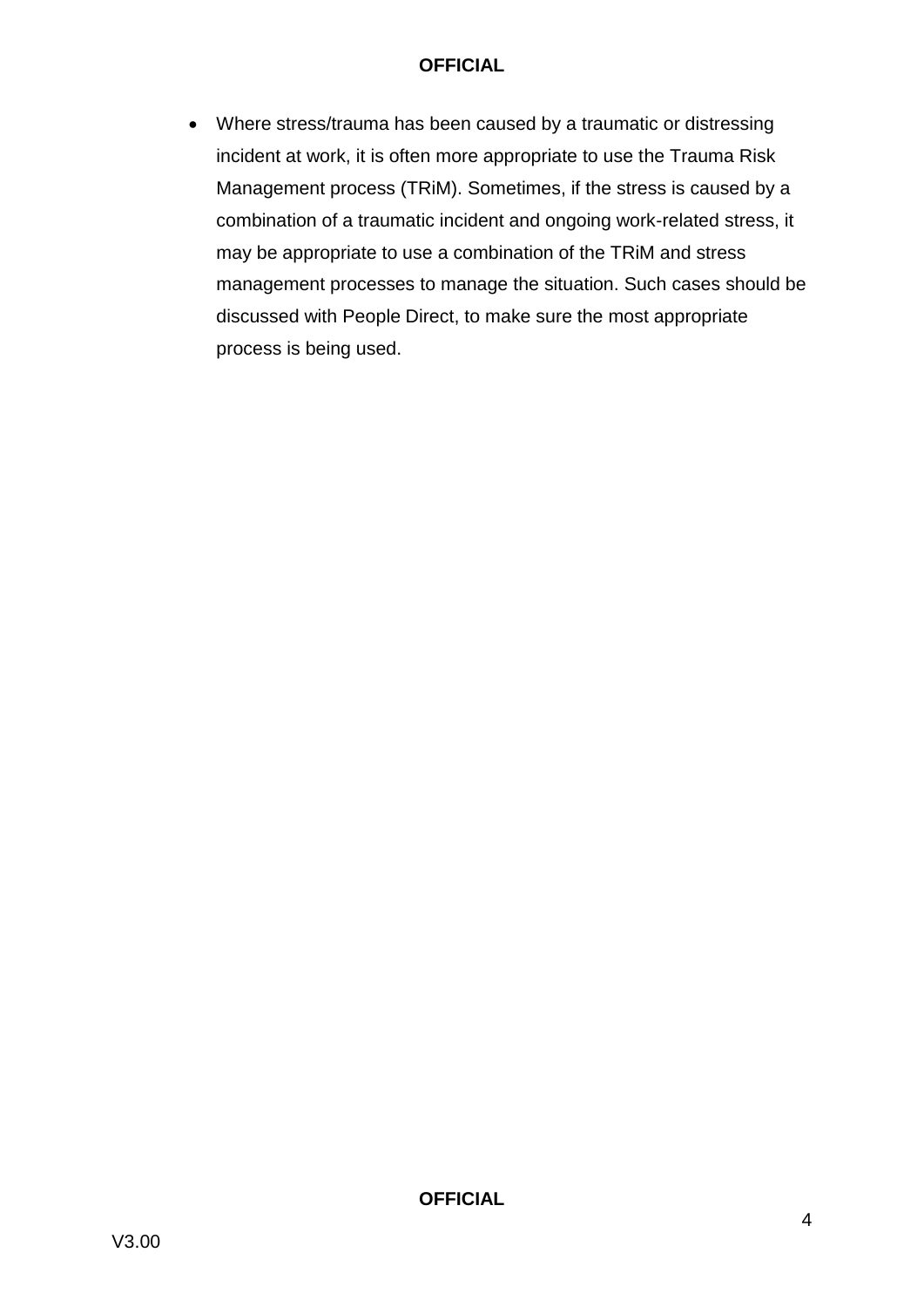#### <span id="page-5-0"></span> $2<sup>1</sup>$ **Staff/Officer**

#### **2.1 What you need to do:**

- Take an active approach to looking after your own wellbeing, and managing your health and fitness.
- Look out for anything that might be a potential cause of stress for you or your colleagues, either in the workplace or elsewhere. Try to resolve these issues before they become too big a problem.
- Attend any stress awareness sessions offered, which will help you understand stress and how to deal with it.
- Work together with your manager so that they are able to help you resolve any issues that may be causing you stress.

#### **2.2 Our commitment**

- 2.2.1 We are committed to trying to prevent and manage work-related stress. We also try to provide help and support to you if you are going through personal/domestic stress. We aim to:
	- create an environment where our officers and staff feel emotionally strong enough to cope with the demands and pressures of work;
	- create an environment where stress is managed as much as possible;
	- provide support to you if you are going through stress, and support you so you can stay at work or return to work if you have been off sick; and
	- educate and support our people on how to recognise and manage stress and wellbeing.
- 2.2.2 We will try to be as flexible as possible to support you through this difficult time. The more you tell us, the more we can try to help you.

#### **2.3 How we can help**

- 2.3.1 Your manager can offer support if you are feeling stressed, especially if the stress is work related. They will also be able to help if you want to change your working arrangements in any way to help you cope. For example, a temporary or permanent flexible working plan could help you manage the stress better.
- 2.3.2 Completing the Individual Stress Risk Assessment Questionnaire Form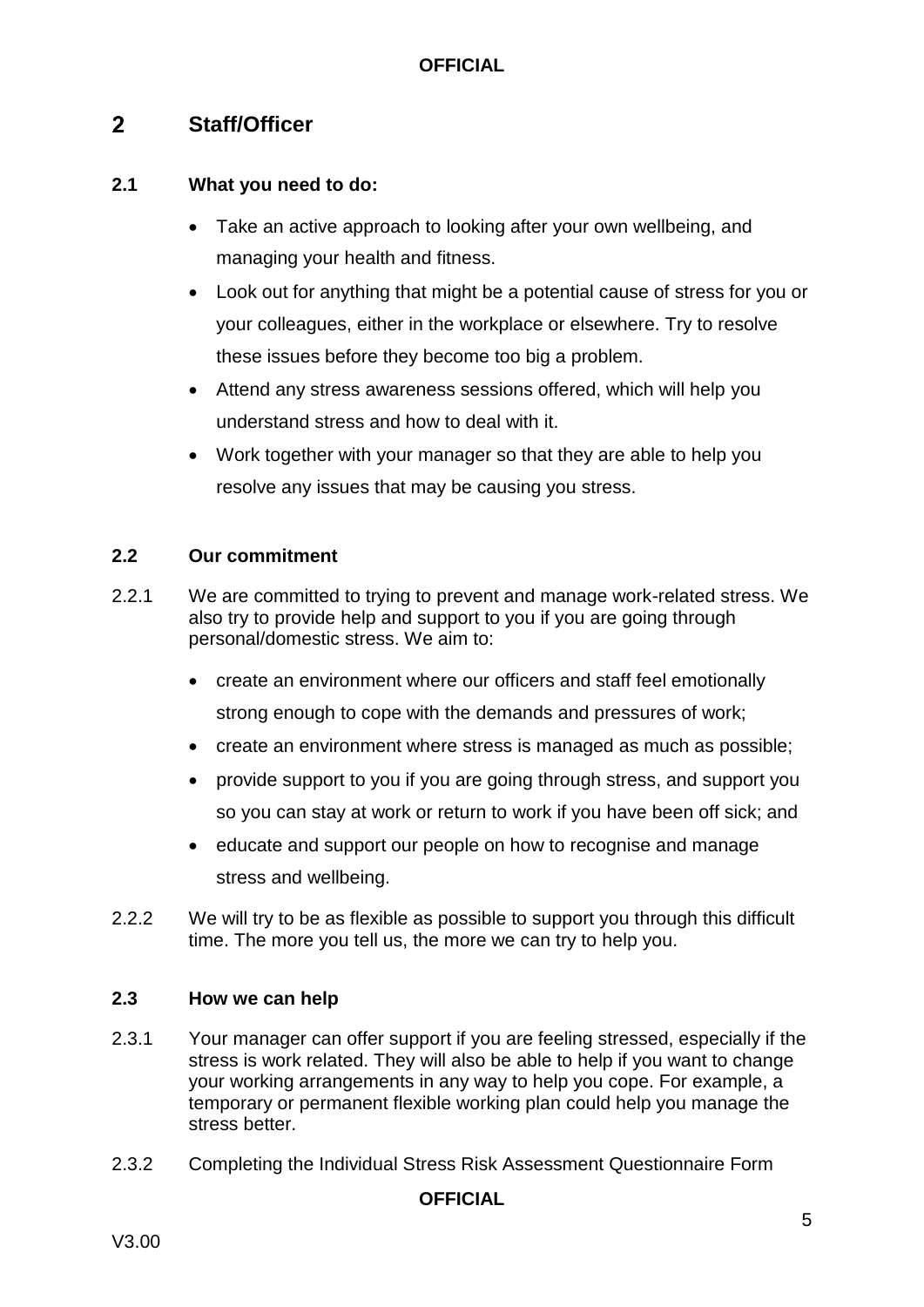(100-005) may help you work out how you can manage the stress and feel better. You can complete this form with or without your manager, but remember, the more your manager knows about how you are feeling, the more they may be able to help.

2.3.3 Consider the support that is offered to you by colleagues, managers, friends, and/or family. This may mean talking to them about how you are feeling, or taking them up on the offer of childcare or accompanying you to a GP appointment. Different people will be able to offer different kinds of support.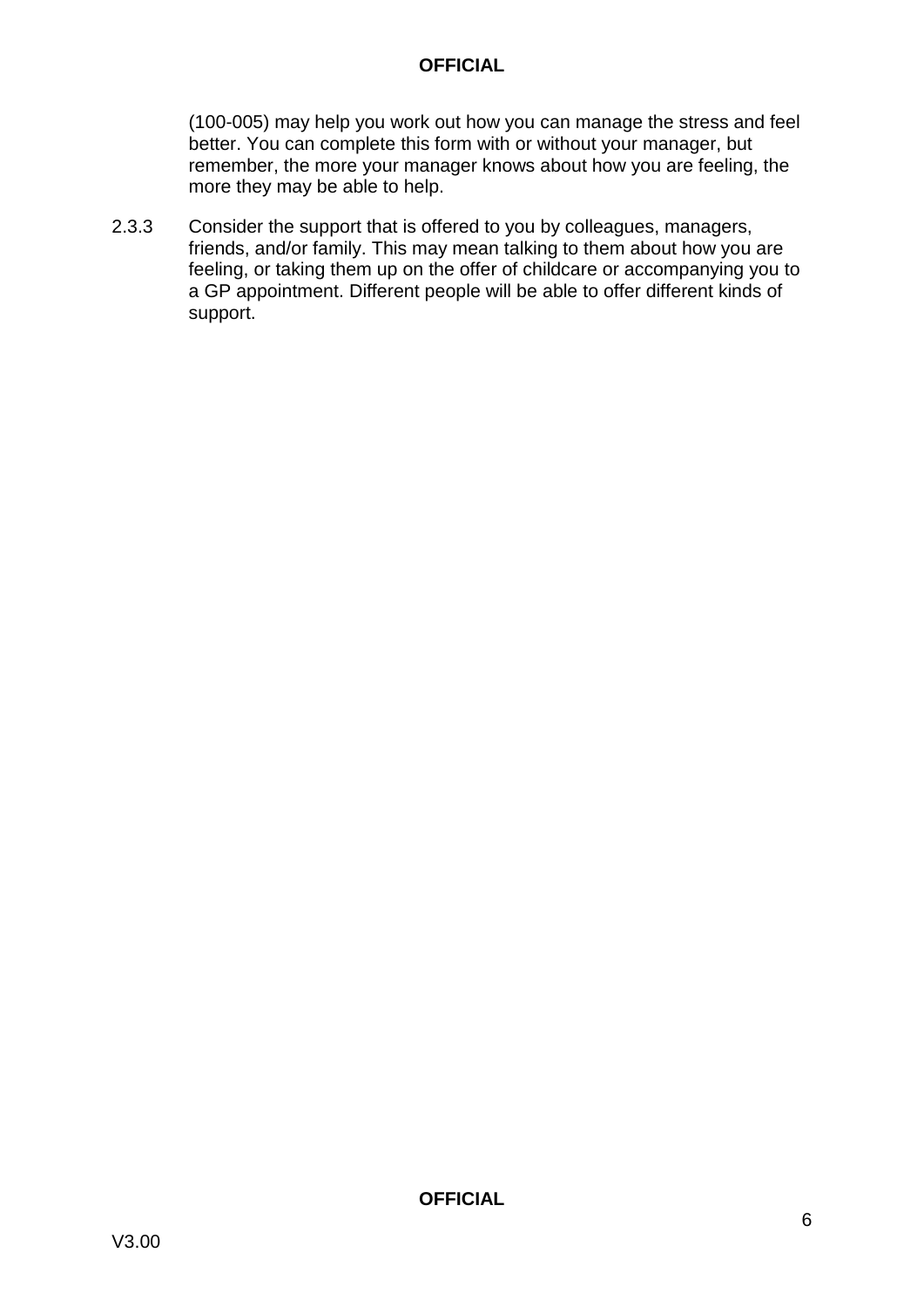#### <span id="page-7-0"></span> $3<sup>1</sup>$ **Manager**

#### **3.1 What you need to do:**

- If you think someone in your team may be suffering from stress, speak to them in private, and offer support.
- Remember that discussions with the team member about their stress and the situation(s) causing it should be treated as confidential. If you are concerned and feel you need to share details of the team member's stress with a colleague, manager, or People and Development (P&D), ask for permission first.
- Be as flexible as possible with any member of your team whose health and wellbeing are affected by stress.
- Remind team members that the Employee Assistance Programme (EAP) can provide help.
- Offer to complete an Individual Stress Risk Assessment Questionnaire Form (100-005) with any team member who is suffering from stress – or signpost them to it if they would prefer to complete it themselves.

#### **3.2 Stress prevention**

- 3.2.1 You can help to prevent your team members from work-related stress, through the work environment you create, the way you manage, and examples you set.
- 3.2.2 You should create an environment where the stresses of work are managed as much as is reasonably possible, and where mental and physical wellbeing are seen as equally important. Promote a culture of open communication between managers and team members, which can help prevent stress from occurring.
- 3.2.3 Ensure all your team members are properly trained and supported to carry out their roles. Discuss performance, workloads and objectives with them on a regular basis, and ensure that appropriate development opportunities are given.
- 3.2.4 Monitor and review workloads to ensure work is evenly distributed and all team members are able to cope with the volume of work expected of them. Keep an eye on working hours, patterns, overtime and flexi-time, to ensure that team members' working hours are in line with the Working Time Regulations, and allow for a good work-life balance.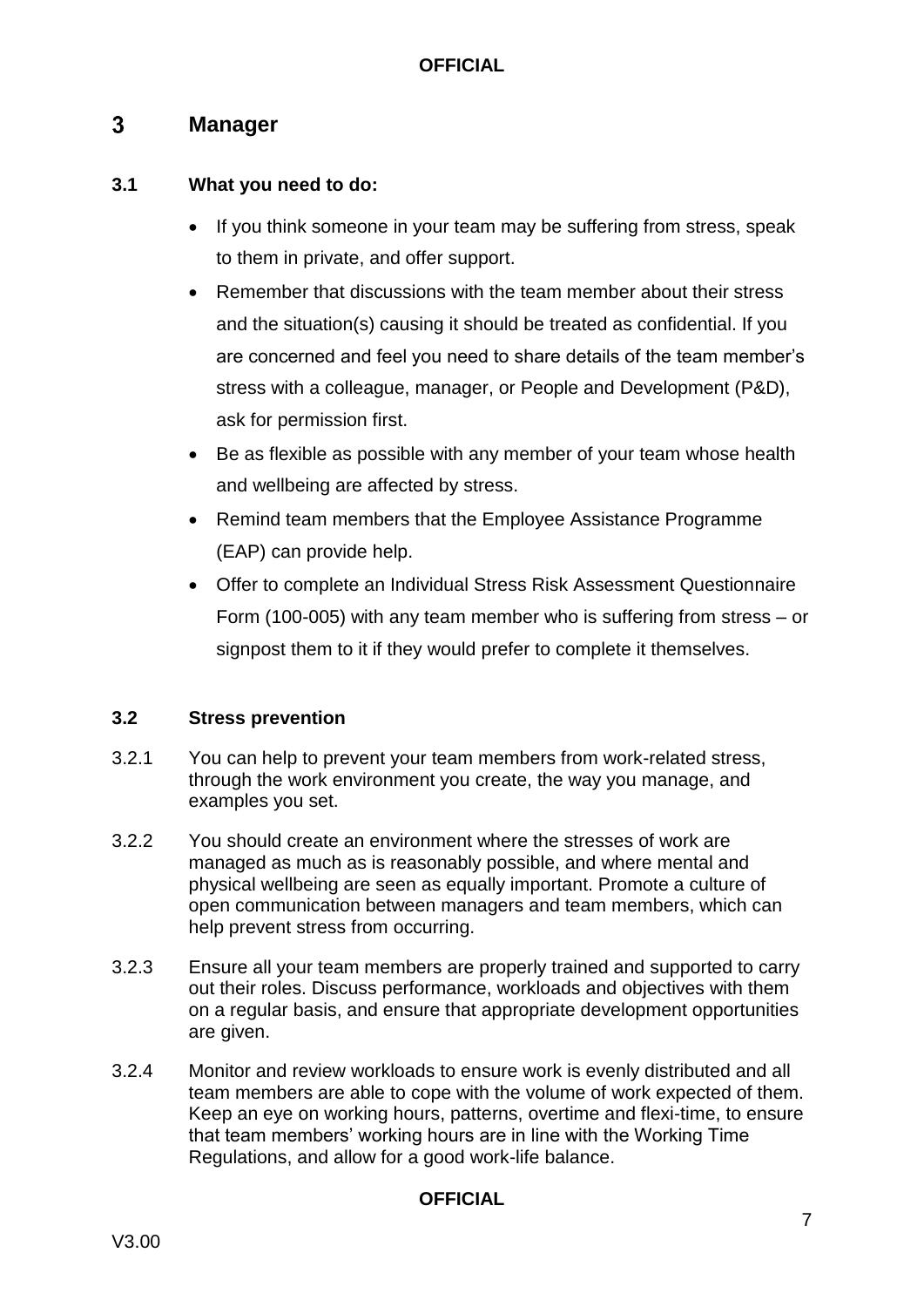- 3.2.5 Make sure all of your team members are aware of the support that is available to them, e.g. the EAP.
- 3.2.6 Where issues are raised, you should resolve these at individual level and at team level where possible. You can, and should, still seek advice and guidance from P&D as appropriate, but issues should not be escalated unless necessary.
- 3.2.7 Try to spot any early warning signs that a team member may be suffering from stress, and offer support as soon as possible. Understand that in some cases, a team member may prefer to speak to the EAP or another manager or colleague, rather than speaking to you – as long as they are seeking support, this is fine.
- 3.2.8 A person can experience excessive pressure and demands outside work just as much as they can at work. Although we don't have a legal responsibility to tackle personal causes of stress amongst our team members we should recognise the impact they can have on work performance and the moral responsibility of taking an understanding and supportive approach in such circumstances.

#### **3.3 Offering support**

- 3.3.1 If a member of your team tells you that they are suffering from stress (either personal or work related), or a 'fit note' confirms this, you should talk to them, in private, about what they are going through and discuss how you might be able to help.
- 3.3.2 Offer to support your team member by contacting the EAP. They may be comfortable contacting them themselves, or they may find it easier for you to make the phone call and make a referral on their behalf.
- 3.3.3 Offer to help them fill in a Stress Risk Assessment Questionnaire Form  $(100-005)$  – or if they are not comfortable doing this with you, suggest they fill one in on their own or with another manager or colleague. See the How to Help a Team Member Complete an Individual Stress Risk Assessment Questionnaire Form document for more information.
- 3.3.4 You should keep a copy of the form while it is still being worked on and referred to. Once it is completed you should send it to P&D for filing, if you have permission. Alternatively return the form to the individual for filing and place a memorandum in their personal file saying that this is what has been done.
- 3.3.5 Be as flexible as possible when considering time off to attend medical appointments, as well as for other reasons that may have an impact on their stress levels. It may be that a flexible work plan (either temporary or permanent) may help them, so discuss what options may be available to them, and consider any flexible working applications in line with the Flexible Working procedure. Remember not to make any guarantees or promises at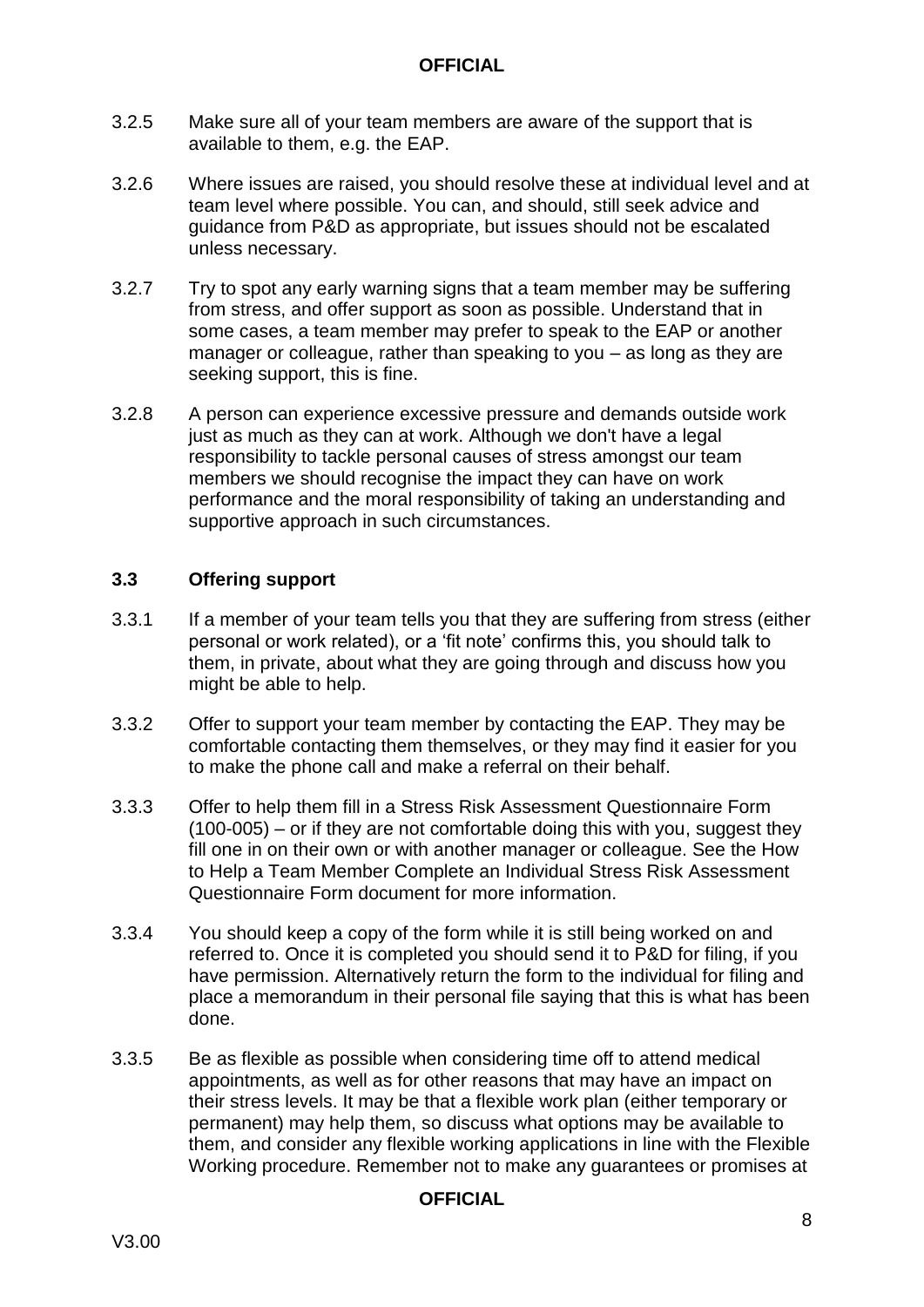this stage, as it may not be possible to approve all flexible working applications.

- 3.3.6 Remember, providing support and assistance for team members who are experiencing stress will often mean that the individual is able to maintain better attendance.
- 3.3.7 Stress can be a symptom of an underlying condition, or it can lead to other conditions, like depression or anxiety. In such cases, consider whether the condition could be a disability according to the Equality Act 2010. If so, you have to consider what reasonable adjustments might help, like reducing workload or flexible work patterns.

#### **3.4 Support for you**

- 3.4.1 Our EAP offers a management consultancy service. This can help you to figure out how to manage workplace situations involving stress, and give guidance on how to have difficult conversations with team members.
- 3.4.2 It can also give guidance on how to manage workplace situations that have potential to become stressful, for example:
	- tackling a performance issue;
	- delivering bad news:
	- managing attendance issues; or
	- coping with change, such as a team restructure.
- 3.4.3 To access this service, just phone the EAP and explain what you are looking for.
- 3.4.4 P&D can also offer support and guidance however you should always ask the team member for their permission to discuss the situation with P&D first.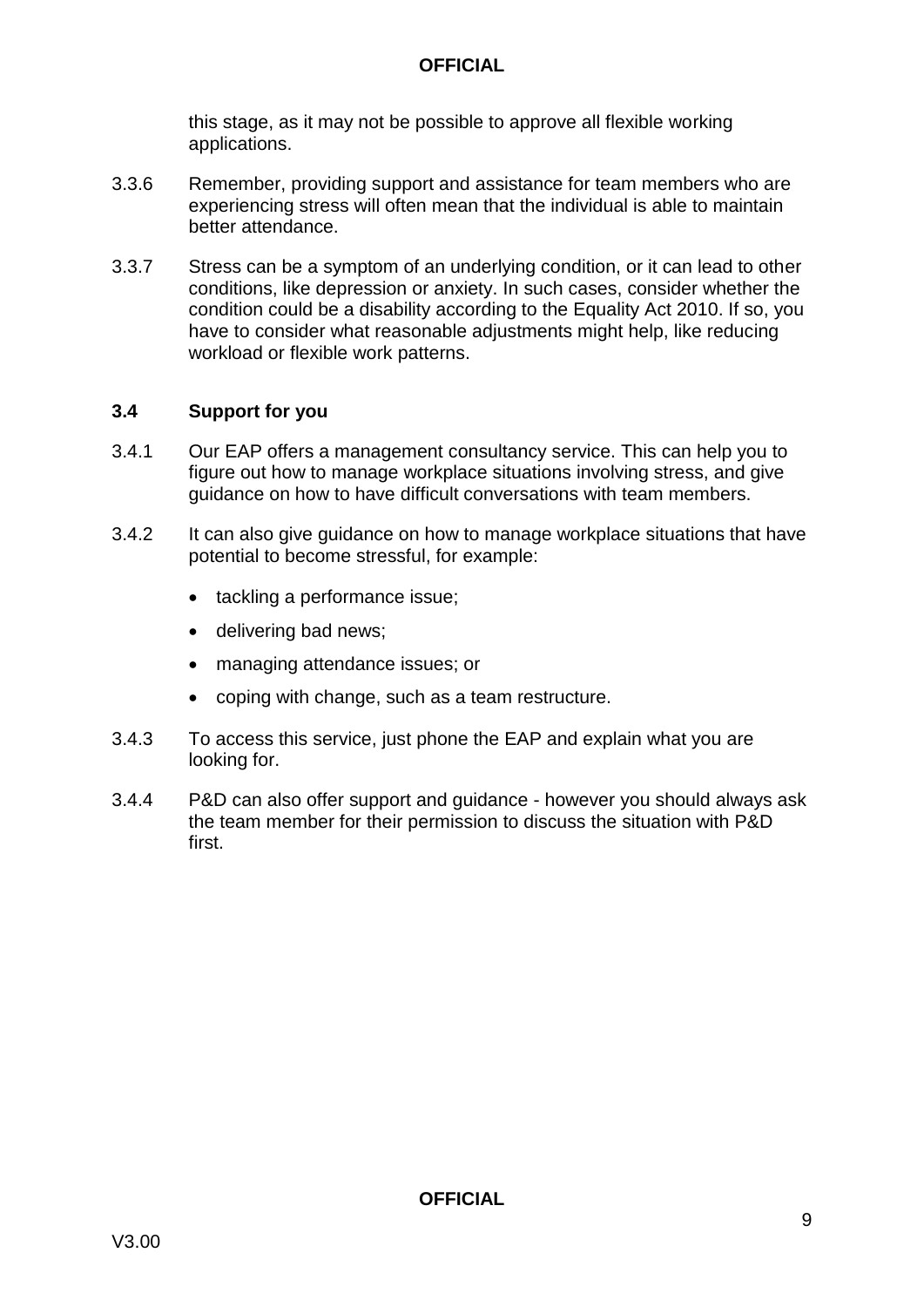#### <span id="page-10-0"></span> $\overline{\mathbf{A}}$ **Resources**

#### **Forms**

• Individual Stress Risk Assessment Questionnaire Form (100-005)

#### **Reference Documents**

- How to Have a Difficult Conversation
- How to Help a Team Member Complete an Individual Stress Risk Assessment Questionnaire Form
- Manager Frequently Asked Questions
- Officer/Staff Frequently Asked Questions
- What is Stress?

#### **Related Procedures**

- Attendance Management
- Disability in Employment
- Flexible Working
- Trauma Risk Management

#### **Useful Links**

- Acas: Dealing with Stress in the Workplace
- Employee Assistance Programme
- Health and Safety at Work etc. Act 1974
- Healthy Working Lives: Stress at Work
- How To: Stress Management
- HSE Website: 'Work related stress health and safety in the workplace'
- International Stress Management Association
- Mind, the mental health charity: Blue Light Information
- Mind, the mental health charity: How to Manage Stress
- NHS: 10 Stress Busters
- The Management of Health and Safety at Work Regulations 1999
- Trades Union Congress (TUC) Rep Guidance: Stress
- Working Time Regulations 1998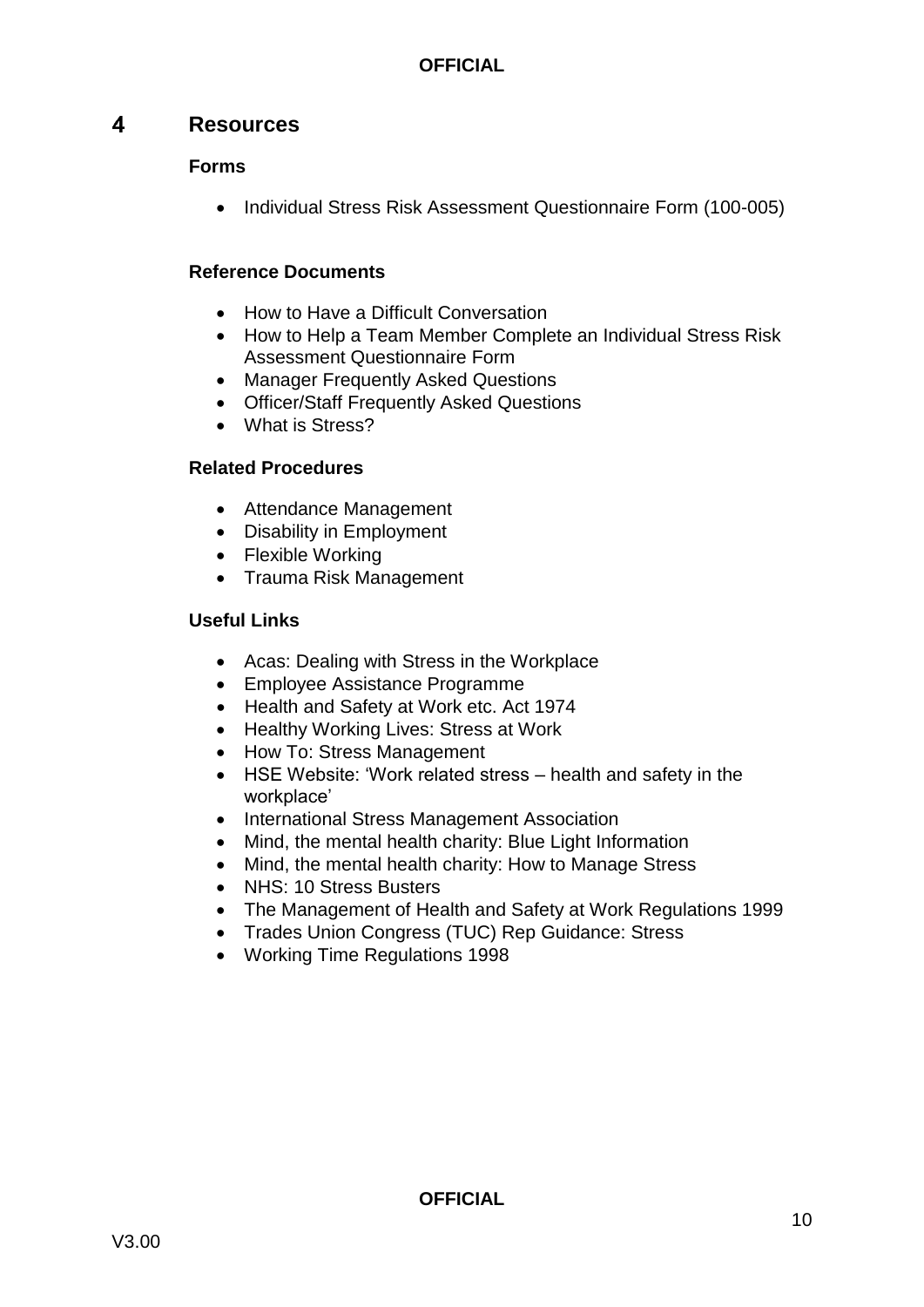# SCOTTISH POLICE<br>AUTHORITY



## **Appendix A**

# How to Have a Difficult Conversation

#### **What…?**

As a manager if you are concerned about a member of your team, you may need to address the matter by having a 'difficult conversation'. You may need to talk about some emotional issues you have noticed or need to let them know that you have concerns about their performance at work.

#### **Why…?**

By having a frank discussion with the team member and allowing them to be open and honest, we can minimise the negative impact on them.

#### **How…?**

It is often possible to discuss your concerns during regular, business as usual meetings with the team member, such as:

- regular work planning sessions;
- appraisals; or
- informal chats about progress

These should always take place in a private, confidential setting where the employee feels at ease.

Before raising concerns with a team member, consider:

- What are the behaviours that are causing you to be concerned?
- What do you think could be causing these behaviours?

To prompt and help the team member be more open, try to highlight specific examples of their behaviour. Highlight that these examples seem to be out of character for that person, and that you wonder if anything is bothering them.

Questions should be simple, open and non-judgemental to give the staff member an opportunity to explain in their own words. If there are specific grounds for concern, such as impaired performance, it is important to address these at an early stage.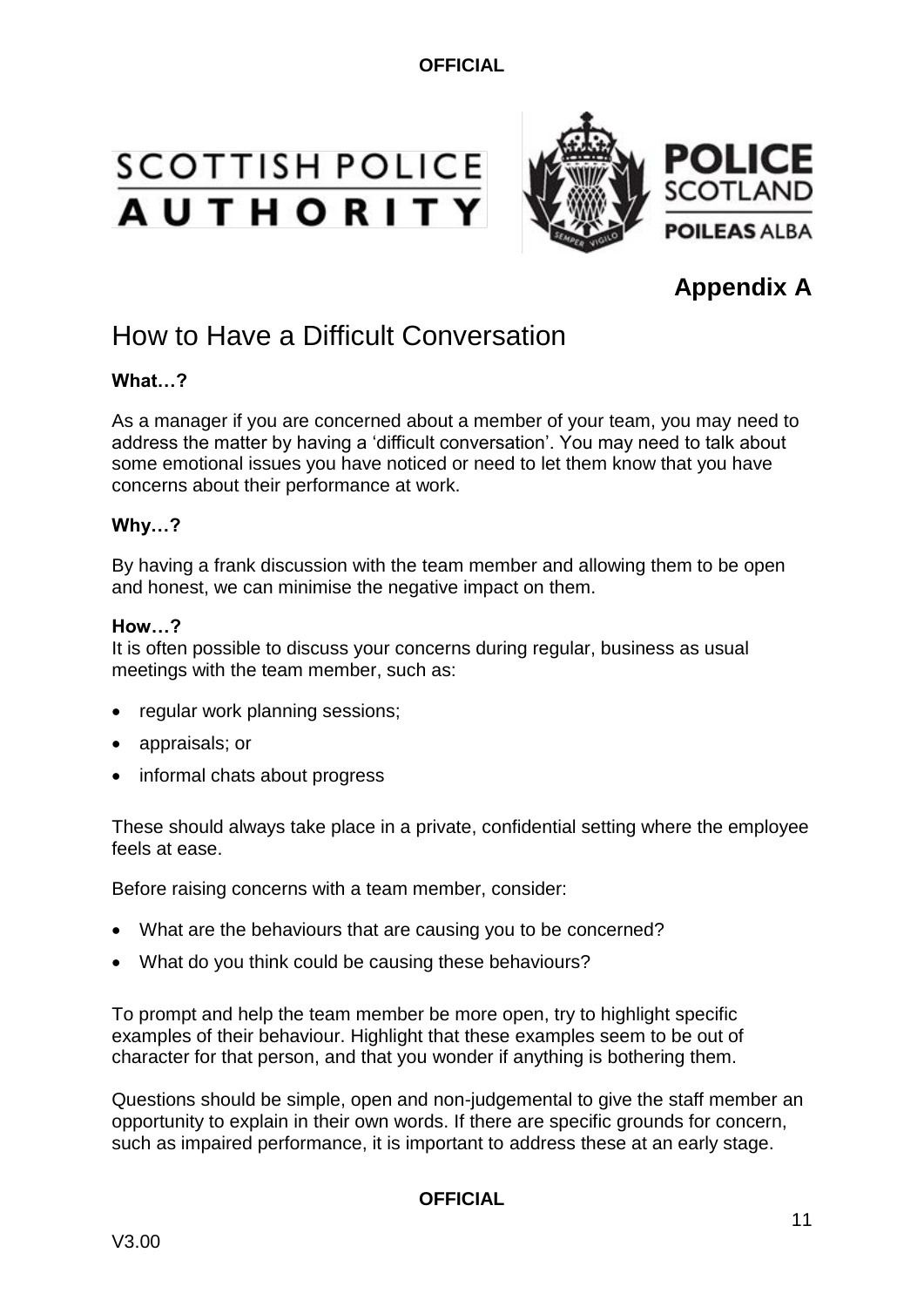Having difficult conversations can arouse strong emotions and require a great deal of patience and understanding.

However, it is important that people should be treated in the same way as someone with physical health problems – a good starting point is asking how they are.

#### **Conversation Checklist**

- Avoid interruptions switch off phones, ensure colleagues can't walk in and interrupt.
- Ask simple, open, non-judgemental questions.
- Avoid judgemental or patronising responses.
- Speak calmly.
- Maintain good eye contact.
- Listen actively and carefully.
- Encourage the team member to talk.
- Show empathy and understanding.
- Be prepared for some silences, and be patient.
- Focus on the person, not the problem.
- Avoid making assumptions, or being prescriptive.
- Follow up in writing, especially agreed actions or support.

You might find it helpful to use open questions that allow the employee maximum opportunity to express concerns in his or her own way. For example:

- "How are you doing at the moment?"
- "Is there anything I can do to help?"

If you have specific grounds for concern, such as poor performance, it is important to talk about these at an early stage. Ask questions in an open, exploratory and nonjudgemental way. For example:

- "I've noticed that you have sometimes been arriving late recently and wondered if everything was okay?"
- "You seem to be a bit down/upset/under pressure/frustrated/angry. Is everything okay?"
- "I've noticed the reports are late when they usually are not. Is everything okay?"

This type of question should enable the team member to explain or raise any issues they have.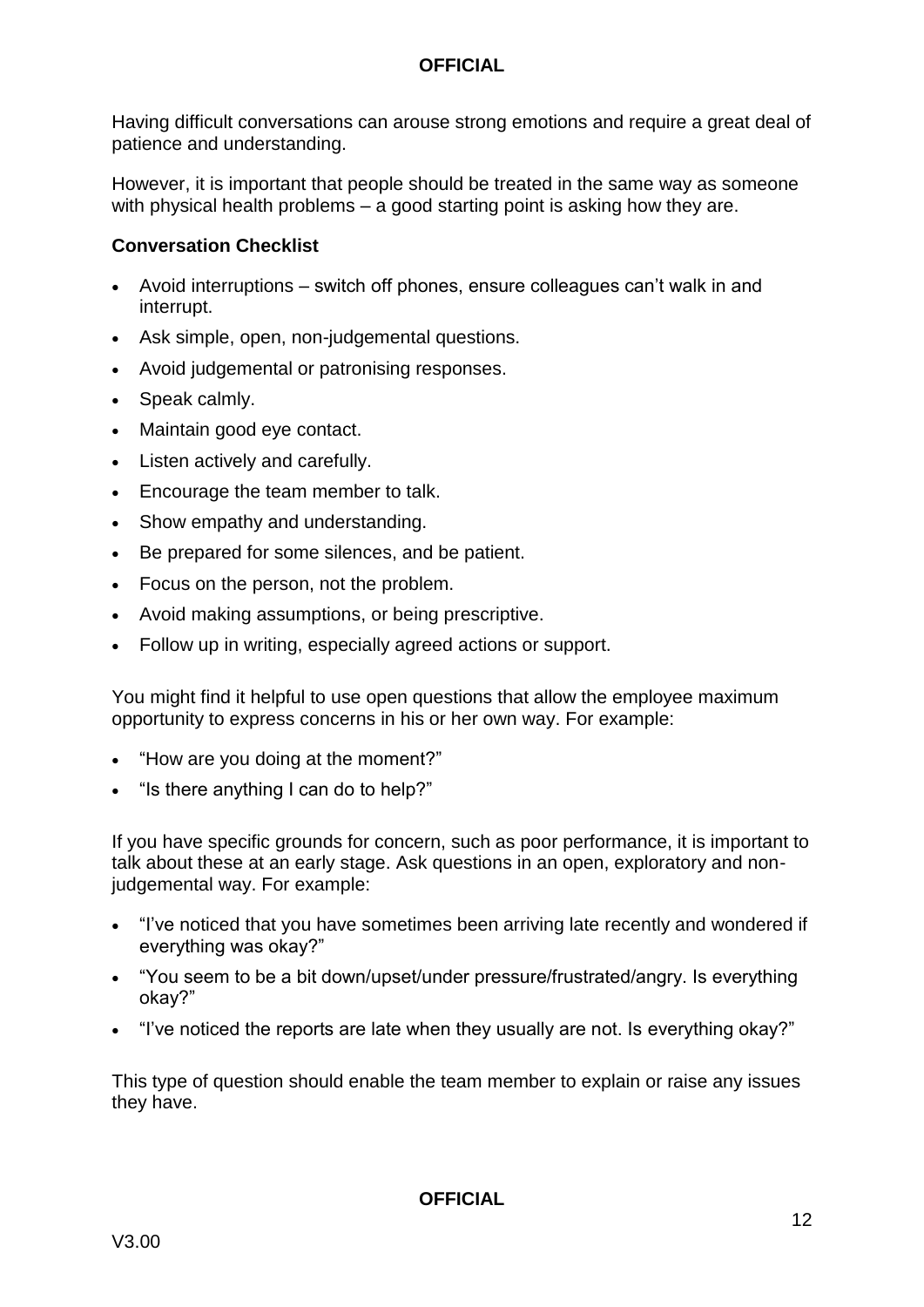#### **Team members who appear distressed**

If you are speaking with a member of your team who appears particularly distressed, try asking open questions about what is happening, how they are feeling and what impact this is having on their work/personal life:

- How long have they felt like this?
- Is it an ongoing issue or something that has just arisen?
- Are there any problems outside of work that they want to talk about and/or it would be helpful for you to know about?
- Are they aware of possible sources of support such as relationship/bereavement counselling, drugs/alcohol services, legal or financial advice?
- Are they aware of support that the organisation may provide, such as the EAP?
- Is there any aspect of medical care that it would be helpful for you to know about? (For example, side effects from medication that might impact on their work in relation to health and safety.)

The team member does not have to tell you any of this if they do not want to, but they should be aware that you cannot provide support and guidance if you are not aware of the problem.

You may also want to discuss:

- Any coping strategies that the workplace could support.
- Whether to inform colleagues, and if so, who should share this information?
- Setting a review date and a regular way of communicating.

If you feel the issue that has affected the team member may affect others in the team/organisation, there may be an opportunity to discuss this with those affected. It is important to get the consent of the individual involved before raising with others.

Remember the support that is available to you within the organisation. This may include your own line manager, People and Development (P&D), or the management consultancy resource available through the EAP.

The guidance given here is very much about managing the situation within the organisation. It is important, however, that where appropriate you encourage the staff member to seek professional help. This may be through their GP or alternatively you can refer them to the Employee Assistance Programme.

If you have any questions about the support services included in this document, the Health and Wellbeing Team can provide more information and assistance. Their details are on the Wellbeing page of the intranet.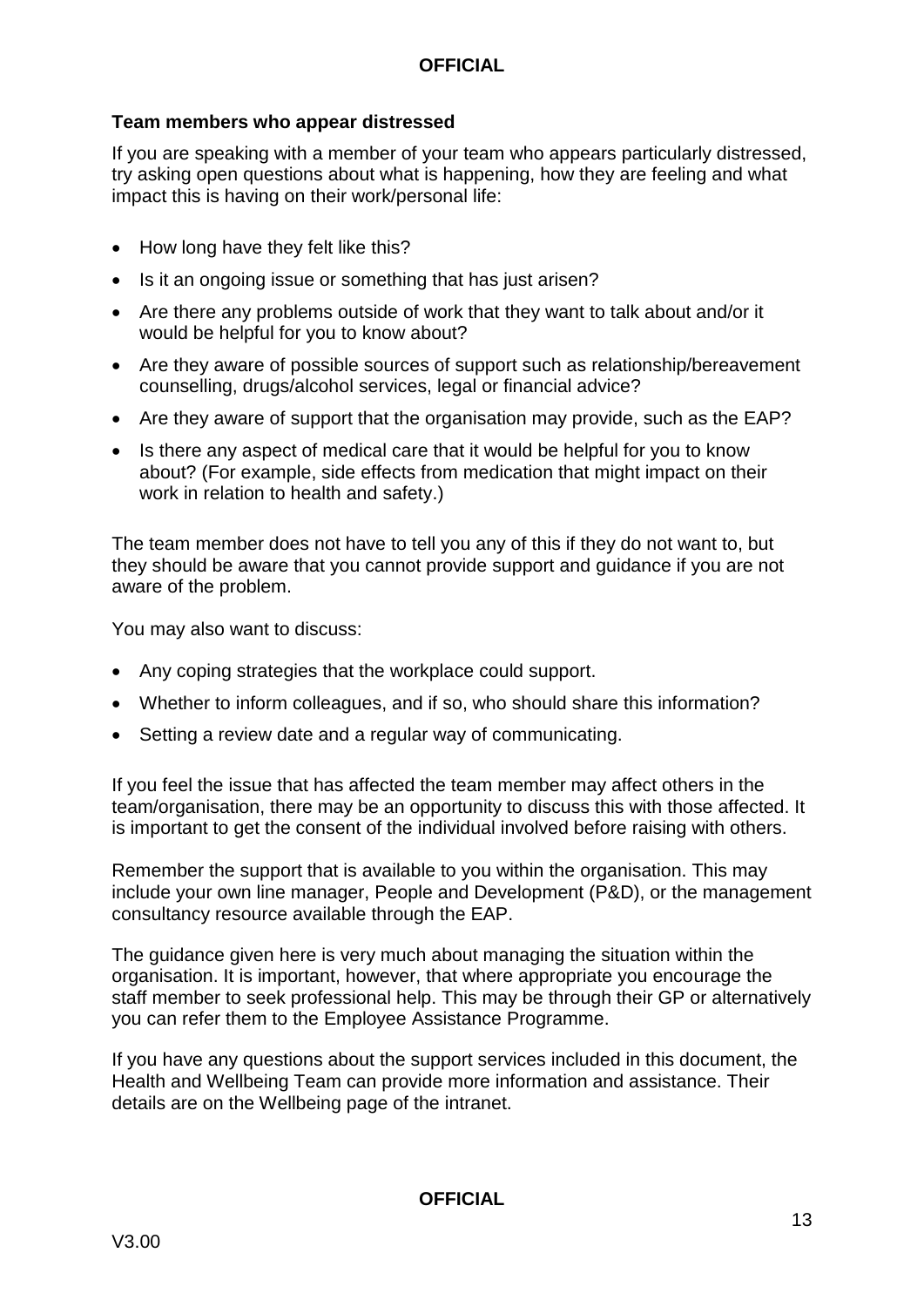# **SCOTTISH POLICE AUTHORITY**



## **Appendix B**

# How to Help a Team Member Complete an Individual Stress Risk Assessment Questionnaire Form

#### **What…?**

The Individual Stress Risk Assessment Questionnaire Form (100-005) gives a structured approach to help a team member work through the pressures they might face in the working environment, and consider if these are a source of stress. If so, a management plan is included to consider what can be done to reduce the risks to performance and health.

This tool is based on asking questions which are noted on the [HSE](http://www.hse.gov.uk/stress/) Management Standards for work-related stress.

This guide tells you how to support a team member in filling in the Individual Risk Assessment Questionnaire Form if they are suffering from work-related stress.

#### **When…?**

If one of your team members tells you that they may be experiencing work-related stress, or if you get a medical certificate noting the cause of illness as work-related stress, the law says we have a duty to help them manage this stress and stop it from getting worse. So you should use this guide to help you do this. You should take action to help and support your staff member as soon as possible after finding out about their work-related stress.

#### **How…?**

You should encourage the team member to fill in the Individual Stress Risk Assessment Questionnaire Form (100-005) as soon as possible. They should complete Parts A and B on their own (but if they ask for your support, you should help them). You should meet with them to fill in Part C together. If you/they want a representative from P&D to come along and help too, this is possible – just contact People Direct to arrange it. Or if they would prefer to complete Section C with another manager instead of you, that is fine, too.

The meeting should be a positive experience, where the team member can open up to you about their concerns, and you can discuss these with them. You should work together to find ways for the stress to be managed and reduced, including any reasonable adjustments that could be put in place. This might include applying to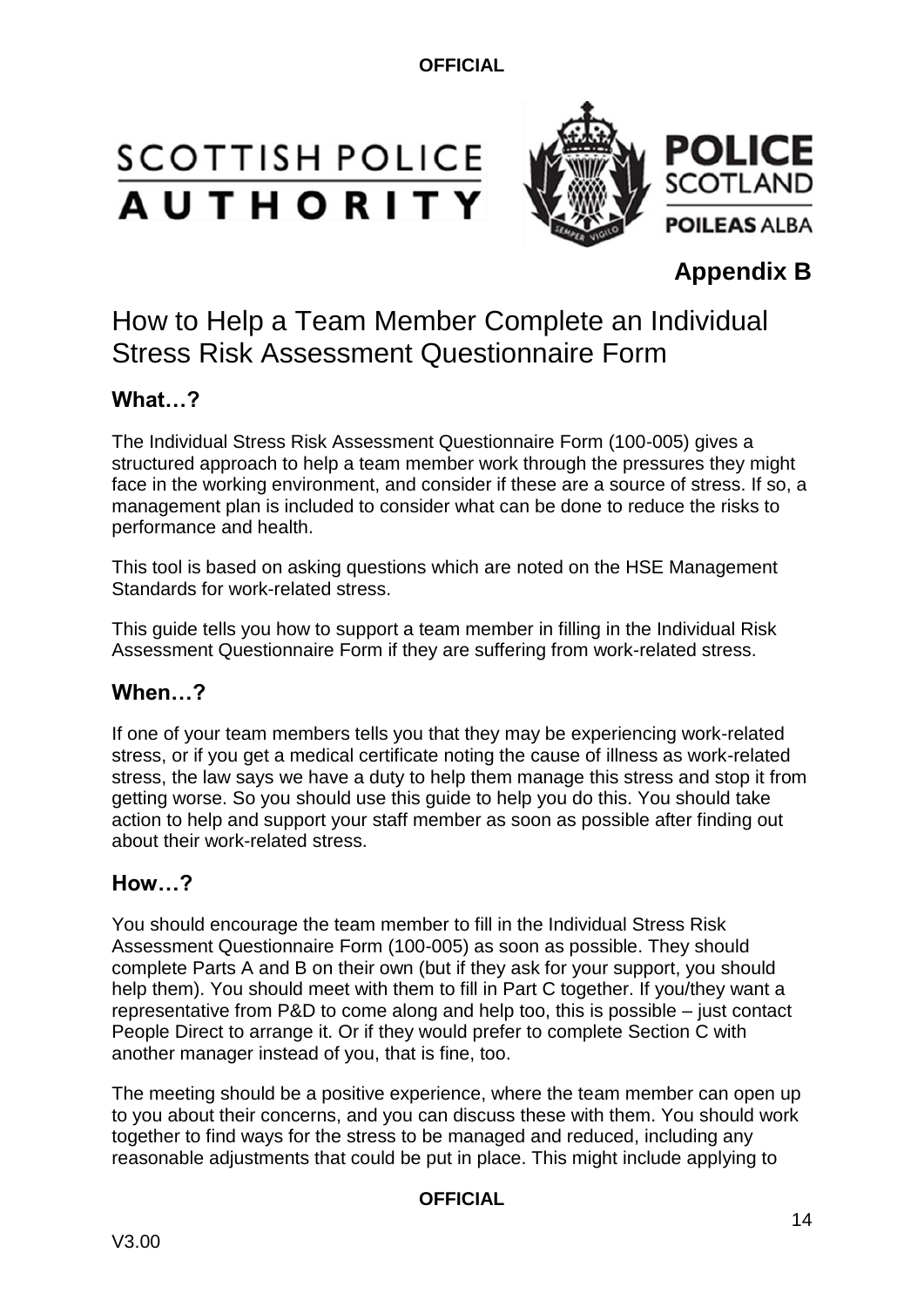temporarily reduce working hours or amend working patterns, getting a colleague to help out with a particularly heavy workload, or amending the team member's job on a temporary basis. Anything that might help should always be considered.

It is important that you ask the team member for their ideas of how the stress could be managed, as well as making your own suggestions.

Discuss the feedback with the team member, and prepare a management plan. The team member should actively contribute to this part of the process. A stress management plan will:

- help set goals to work towards;
- help decide on priorities;
- demonstrate commitment from both the manager and the team member;
- give you something to evaluate and review against: and
- consider possible mitigating factors, solutions or reasonable adjustments which could be implemented.

Once the form has been completed, agree on a review date – this should be no more than one month later. On the review date, meet to discuss and review the Individual Stress Risk Assessment Questionnaire Form (100-005) with the team member. Make sure you write the update on the form so all progress is documented.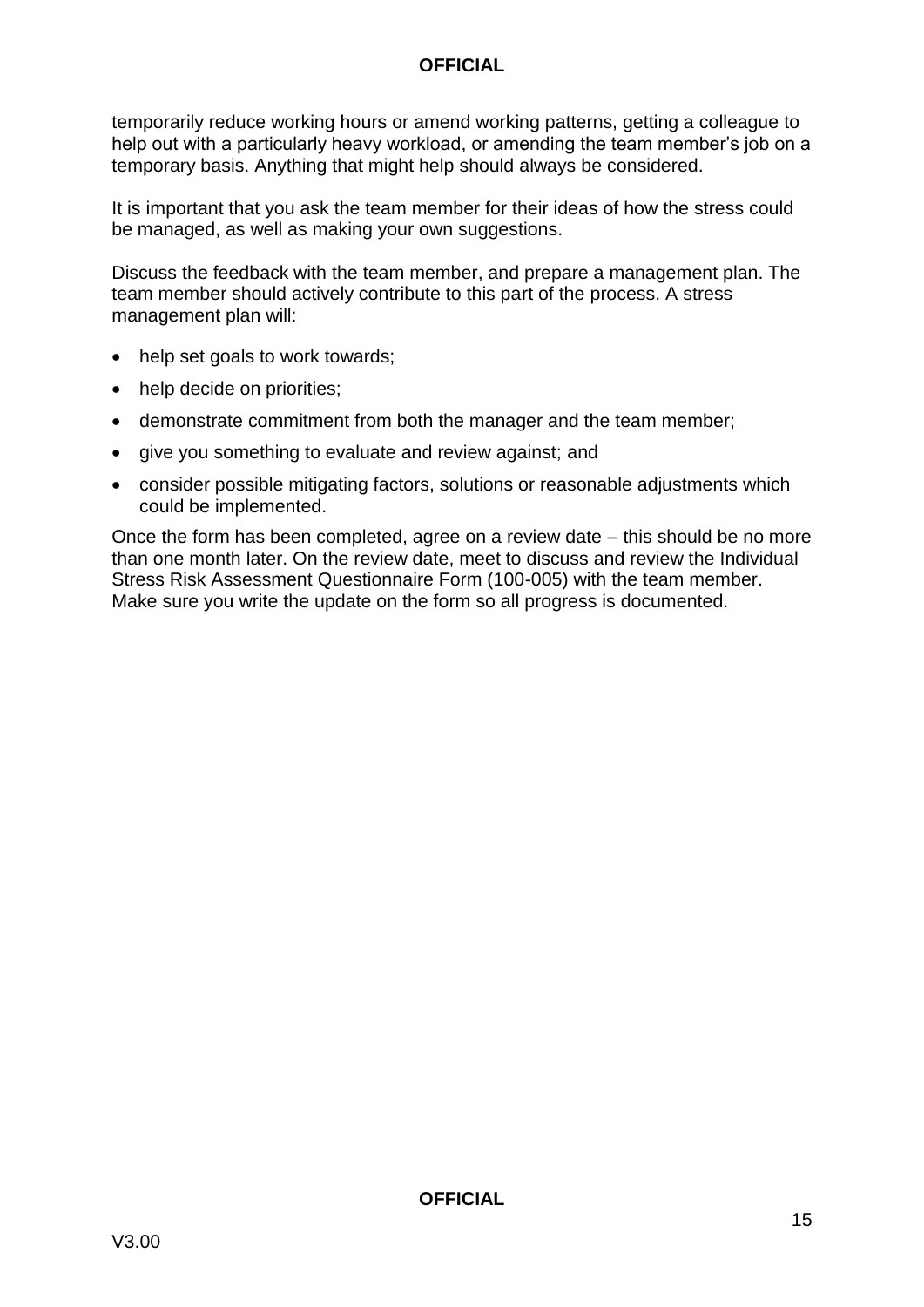# **SCOTTISH POLICE AUTHORITY**



**Appendix C**

# Frequently Asked Questions - Manager

#### **What are signs of stress that I should look out for in my team members?**

You can find a list of some common symptoms of stress, and factors that could add to stress, in the What is Stress? document.

Some of these are symptoms you might notice from a team member's day-to-day activities; but you might only pick up on some other symptoms through good attendance management.

For example, if a team member phones in sick with a bad headache, you might notice that this is the third headache that they have had in a short period. You should then discuss with them whether they might be under more pressure than they realise. Encourage them to speak to either the EAP or their GP about this, if they feel they might be suffering from stress.

#### **One of my team members seems to be feeling stressed, but they have not come to me to talk about it. What should I do?**

If you are concerned about a team member, you should speak to them in private and offer your support. Some people may open up and talk about how they are feeling once you ask – and even just talking about it can really help. Even if the individual does not want to talk to you, and/or says they are feeling fine, you should let them know that you are there for them if they feel they need support at any point. It may still be appropriate to give them the details of the Employee Assistance Programme (EAP).

Remember, we want to support our officers and staff members, and stop problems before they occur. But you should always make sure that confidentiality is maintained – so have meetings in private, and don't talk about the feelings/situations discussed in front of others.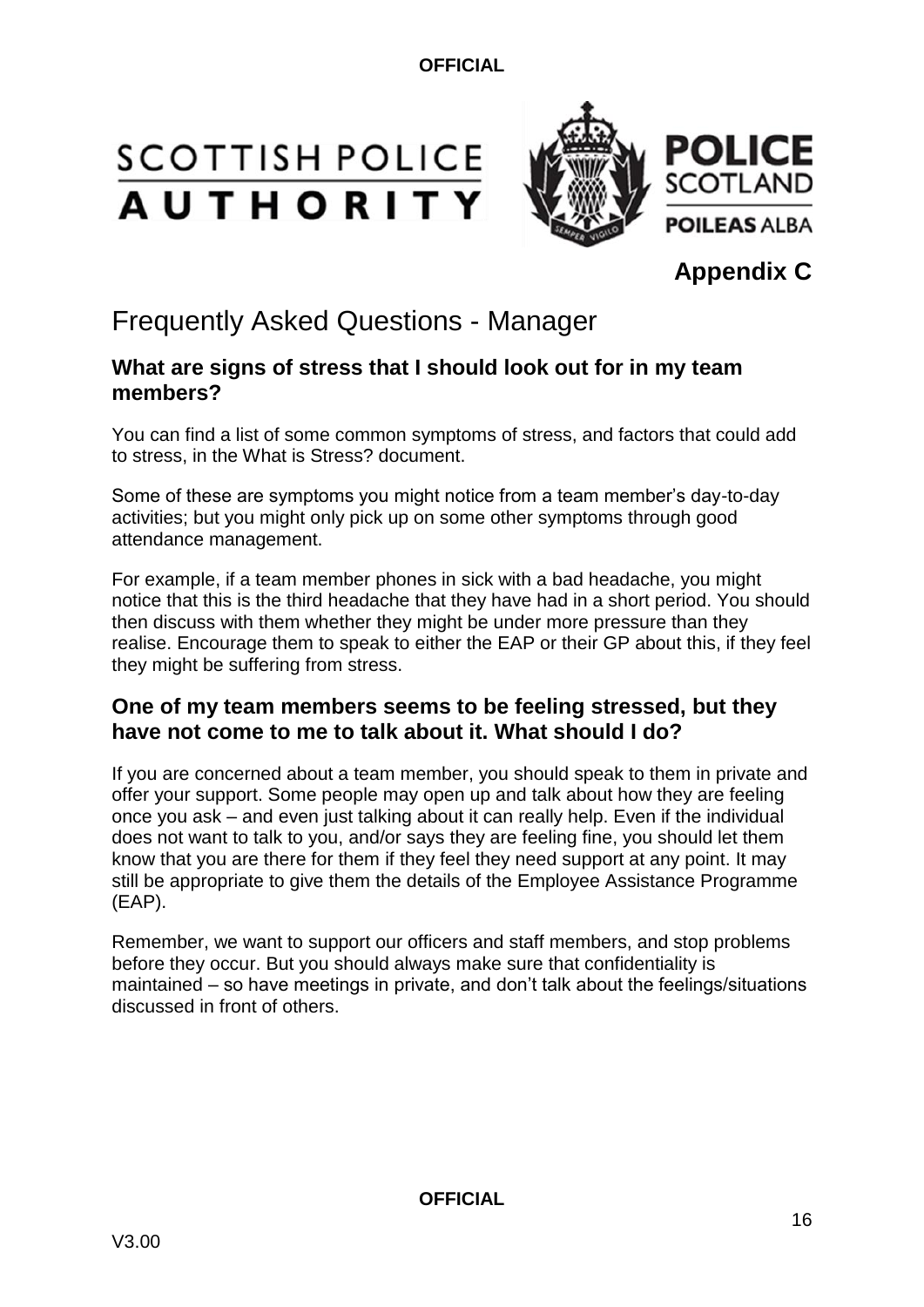# **SCOTTISH POLICE AUTHORITY**



## **Appendix D**

# Frequently Asked Questions - Officer/Staff

#### **I am experiencing stress – what can I do?**

As well as speaking to your manager or contacting the Employee Assistance Programme, there are many online resources that can give you ideas of how to manage your stress, and help you feel better. Some recommended sites can be found in the Resources section of the Stress Management procedure.

#### **I am going through a difficult period in my personal/home life, and it is causing me to feel stressed. Do I need to tell my manager?**

You do not need to tell your manager if you do not want to, but we would encourage you to do so. Your manager can offer support and help make sure that your work is not adding to your stress, if you tell them. If you do not tell your manager, they will not be able to help. But it is your choice to do what feels best for you.

#### **I have been feeling under a lot of pressure at work recently, and it is affecting my mood. I went to the GP and they have diagnosed me with work-related stress. Do I need to tell my manager?**

You do not need to tell your manager if you do not want to, but we would encourage you to do so. This will allow them to offer support and guidance.

If you are signed off work due to work-related stress, your fit note will probably state "work-related stress" as the illness. Your manager will see this and know that you are suffering from work-related stress. So you do not need to tell them in this case, as they will already know – but you might want to anyway, as they will want to talk to you about the reason for your absence.

#### **I am feeling stressed because of my work. I have not been to see my GP though. Do I need to tell my manager?**

You do not need to tell your manager if you do not want to, but we would encourage you to do so. This will allow them to offer support and guidance.

#### **I feel that my work-related stress is caused by my manager, so do not want to talk to him/her. What should I do?**

We understand if you do not want to talk to your own manager about your workrelated stress, especially if you feel that they might have an impact on how you are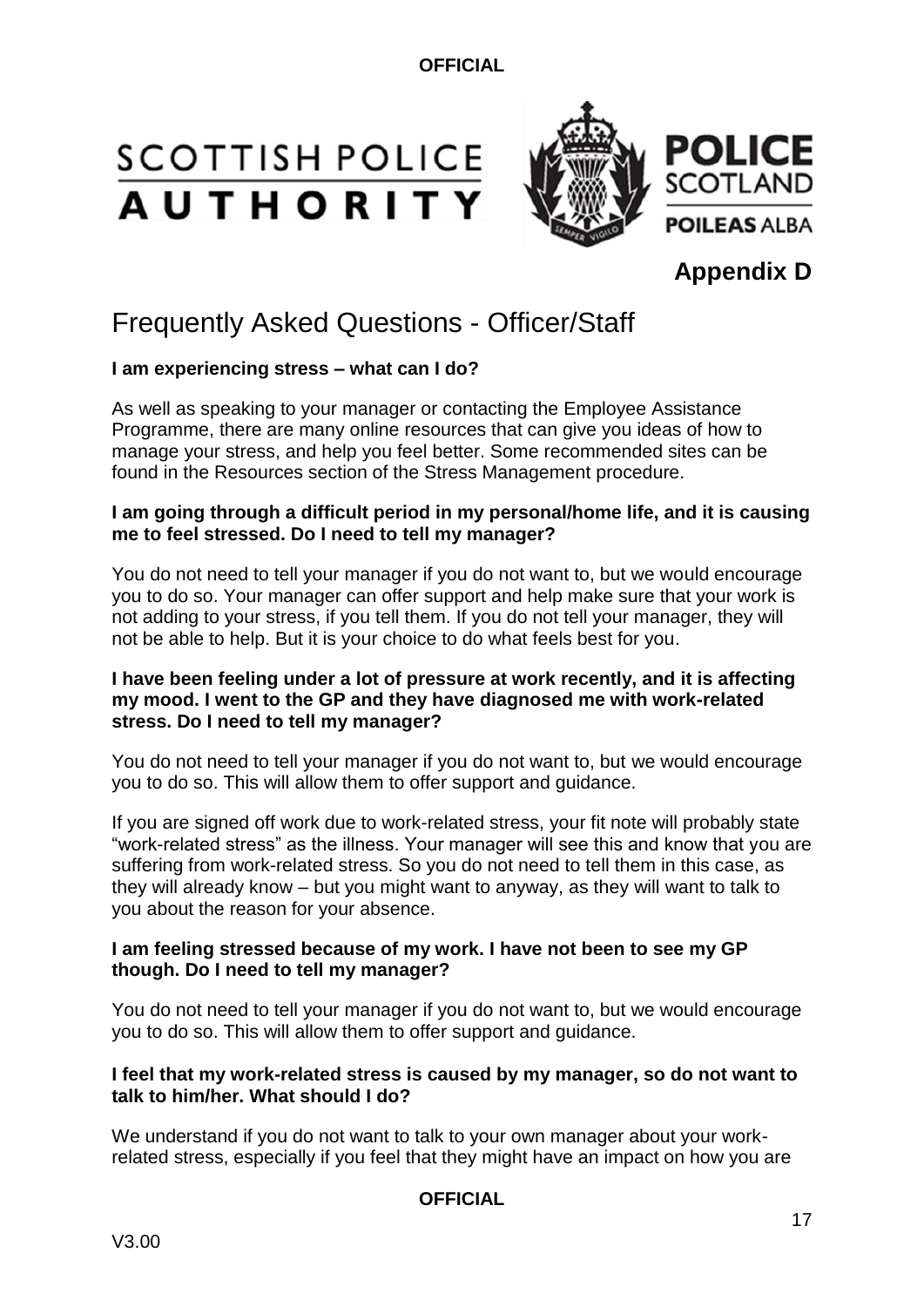feeling. But we cannot help you if you do not tell us that you are suffering from workrelated stress.

If you feel that you cannot talk to your own manager, you should speak to another manager who you feel more comfortable with. You should also think about contacting the Employee Assistance Programme, as they are able to offer practical advice, as well as counselling, in some cases

#### **What are some signs of stress that I should look out for in myself and my colleagues?**

You can find a list of some common symptoms of stress, and factors that could add to stress, in the What is Stress? document.

#### **I have noticed some signs of stress in one of my colleagues. What should I do?**

You should speak to the colleague in private, if you feel comfortable doing so, and check if they are ok. Suggest that they speak to their manager, and seek support from their GP and/or the Employee Assistance Programme. Depending on how close you are to this person, you may want to offer more personal support too – this is fine, if you feel comfortable doing so.

If you do not want to talk to the colleague directly, you might want to speak to your manager, to make them aware of your concerns. They can then speak to the colleague, if required.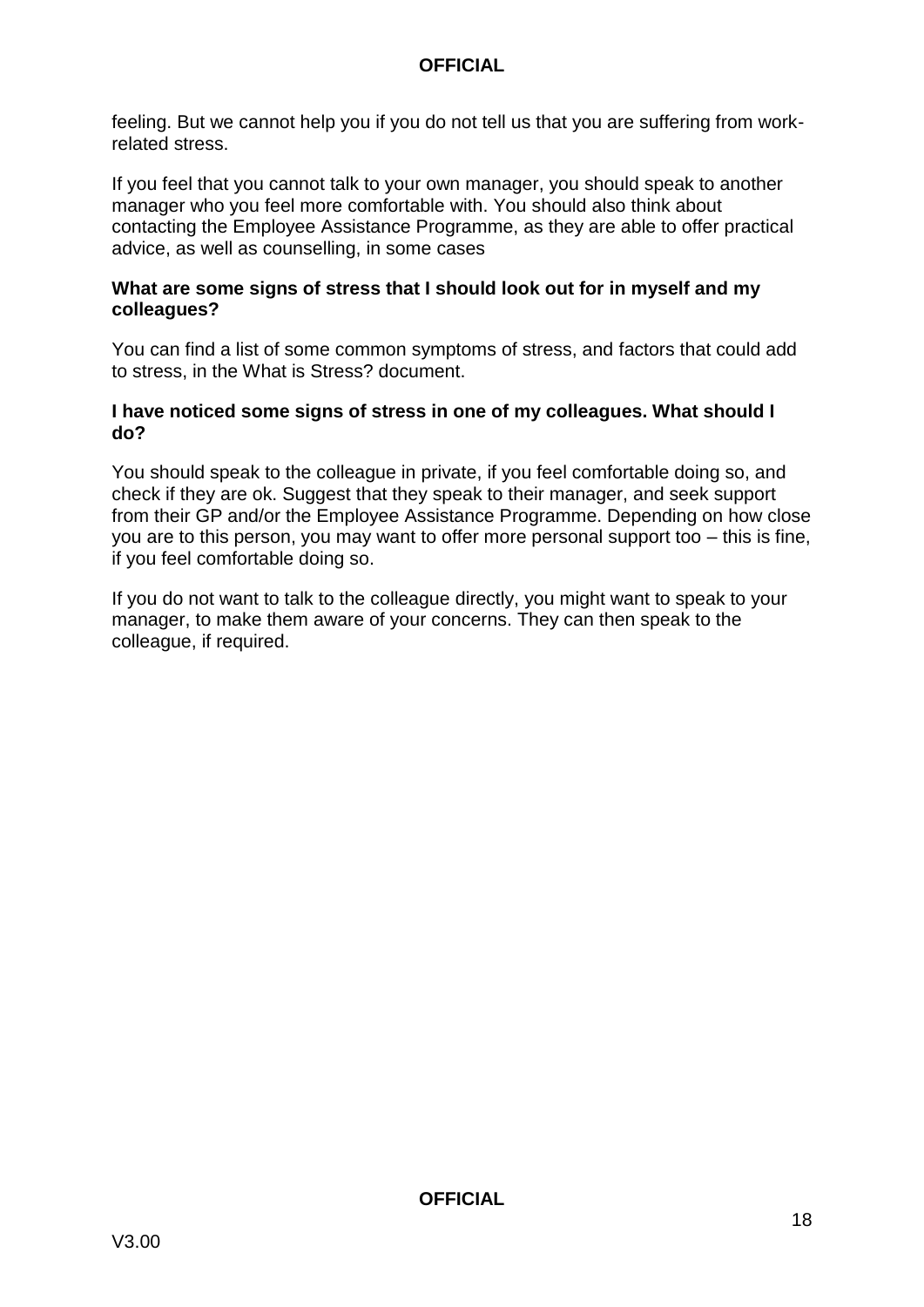# **SCOTTISH POLICE AUTHORITY**



# What is Stress?

Stress is a physical, behavioural, and psychological response to too much or too little pressure. We can feel stress as a negative reaction to too much pressure or the types of demands placed on us.

Stress is an individual thing, so something that causes someone else stress may not be stressful for you, and something that is stressful for you may not be stressful for someone else. It can also depend on other factors in life, so a situation or demand that caused you stress five years ago may not feel stressful if it happened again today.

Some situations or demands that could cause stress are:

- a workload that is too heavy:
- lack of control over workload or situation:
- poor work relationships with colleague(s) or manager(s):
- bullying, harassment, discrimination, and victimisation;
- continual or rapid change;
- lack of job security;
- responsibility without authority;
- not enough support from manager(s);
- personality conflicts;
- poor communications;
- not enough training; and
- a career not developing as well/as quickly as hoped.

Sometimes, major life events can add to pressure and make it even more difficult to cope. Some examples of major life events are:

- death of partner or close family member;
- if either the individual or a close family member is suffering from a serious or long-term illness, or a disability;
- divorce or separation;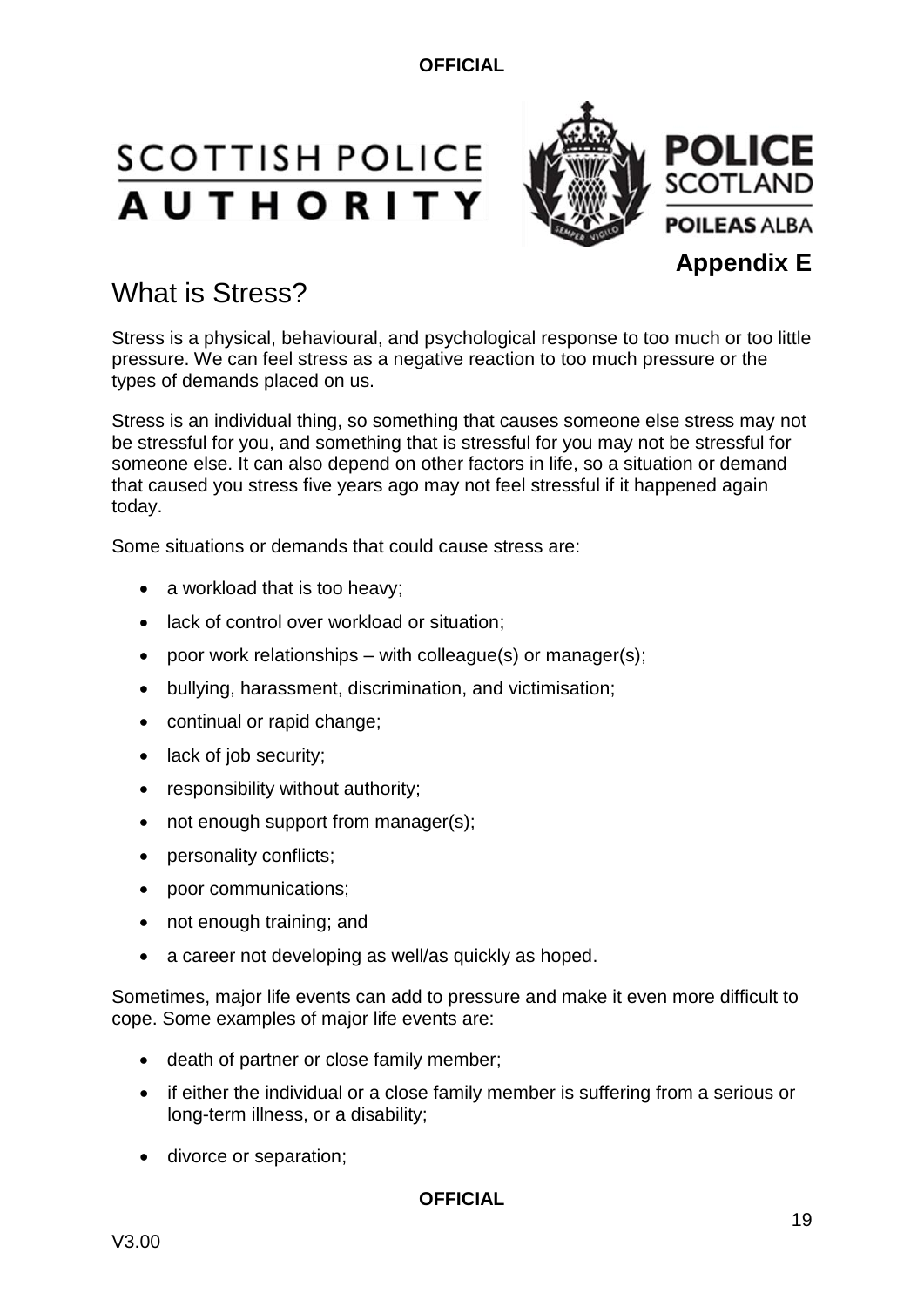- new child;
- change of job;
- moving house;
- financial problems;
- criminal prosecution.

#### **Signs and Symptoms of Stress**

Anyone can experience stress, no matter what level they are working at. If you notice any of these symptoms in yourself of a colleague, you should consider seeking support.

Here are some examples of symptoms to look out for (this list is not exhaustive):

#### **Emotional Symptoms**

- Negative or depressive feeling
- Disappointment with him/herself
- More emotional reactions more tearful, sensitive, or aggressive
- Loneliness, being withdrawn
- Loss of motivation, commitment, and confidence

#### **Mental Health Symptoms**

- Confusion, indecision
- Can't concentrate
- Poor memory

#### **Behavioural Symptoms**

- Changes in eating habits
- Increased smoking, drinking, or drug taking "to cope"
- Mood swings affecting the team member's behaviour
- Changes in sleep patterns
- Twitchy, nervous behaviour
- Lack of confidence
- Doesn't want to make decisions
- Needs to constantly seek reassurance from others
- Working long hours but not getting much done
- Making more mistakes